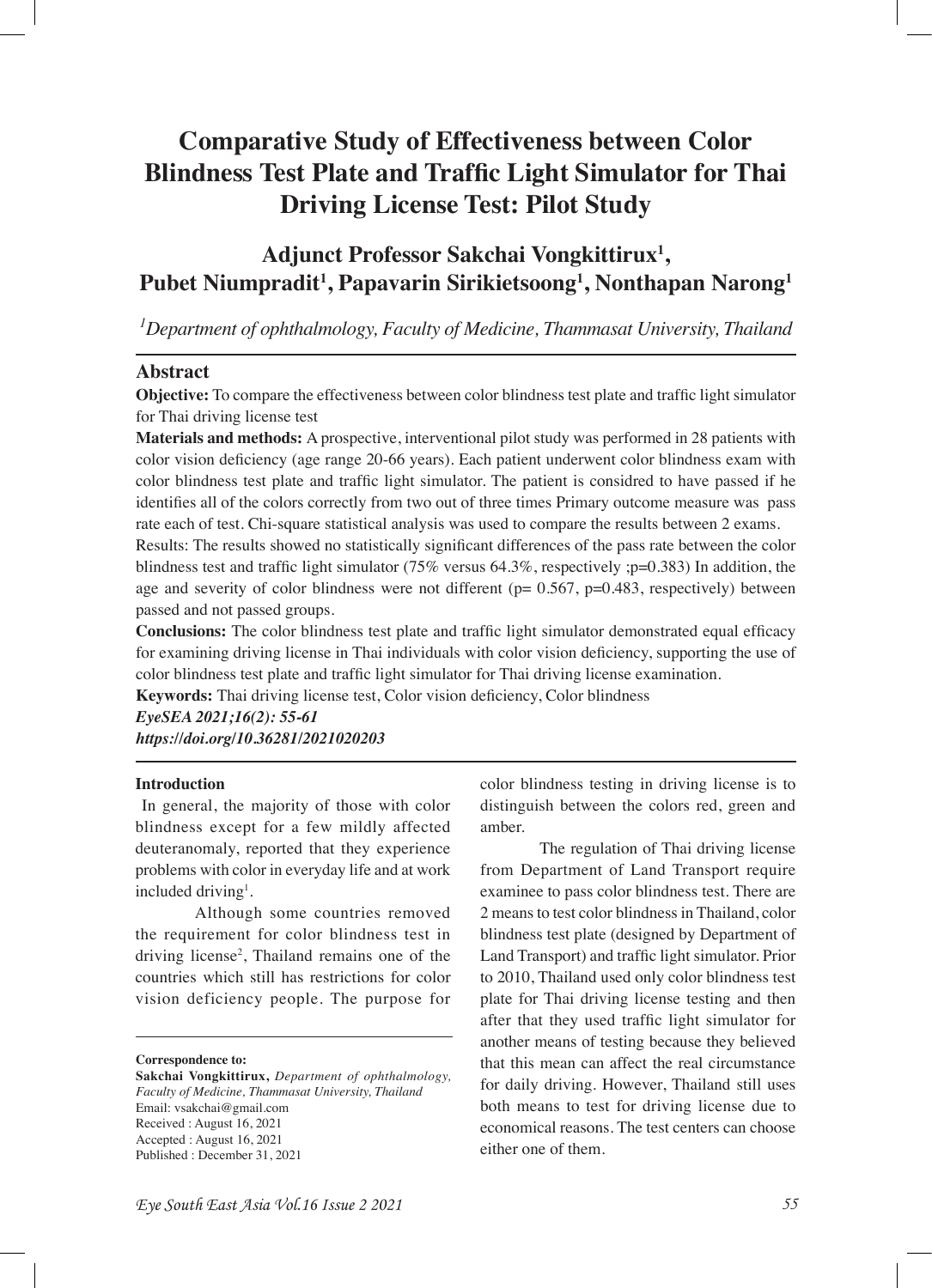The authors have concern whether these 2 means have the same effectiveness, so that all examinees will have justness in testing. The rationale of this study is to compare the effectiveness between color blindness test plate and traffc light simulator for Thai driving license test

## **Methods**

Our study was approved by the Human Research Ethics Committee of the Faculty of Medicine (MTU-EC-OP-2-265/63), Thammasat University, Thailand. We performed a tool diagnostic study by collecting data from examination and diagnosis with color vision defciency at the Ophthalmology Department in Thammasat university hospital during 23-24 April 2021. Our inclusion criteria were those older than 18 years and diagnosed with color vision defciency by Ishihara test. We excluded patients who have visual acuity less than 20/80 by Snellen chart, and previous history of retina or optic nerve damage. The participants received details of the research and signed a consent form before participating. The participants underwent a color vision test with an Ishihara test, and a Farnsworth 15 hue test to evaluate the severity

of color vision defciency then the participants stood 3 meters away from the color blindness test plate (fgure 1). The researchers pointed at the red, green or yellow color on test plate and asked the participants to identify the color, repeating for 3 times per color. If the participants answered the correct color for at least 2 (out of 3) times, they were considered as "pass". The participants correctly identify all 3 colors to pass the exam. Then, the participants were asked to stand 3 meters away from the traffic light simulator (figure 2). The researchers started the exam by pushing the button from the controller and then the light color were randomly shown on the simulator. If the participants answered the correct color at least 2 (out of 3) times, they were considered as "pass". The participants must pass all 3 colors to pass the exam. The participants were tested under the same environment between 2 exams.

Statistical analyses were performed using the SPSS version 18.0 (Chicago, IL, USA). The demographic variables were analysed using descriptive statistics. To compare pass rate between 2 tests, Chi-square statistic were used. P value <0.05 was taken as statistically signifcant.



**Figure 1** Color blindness test plate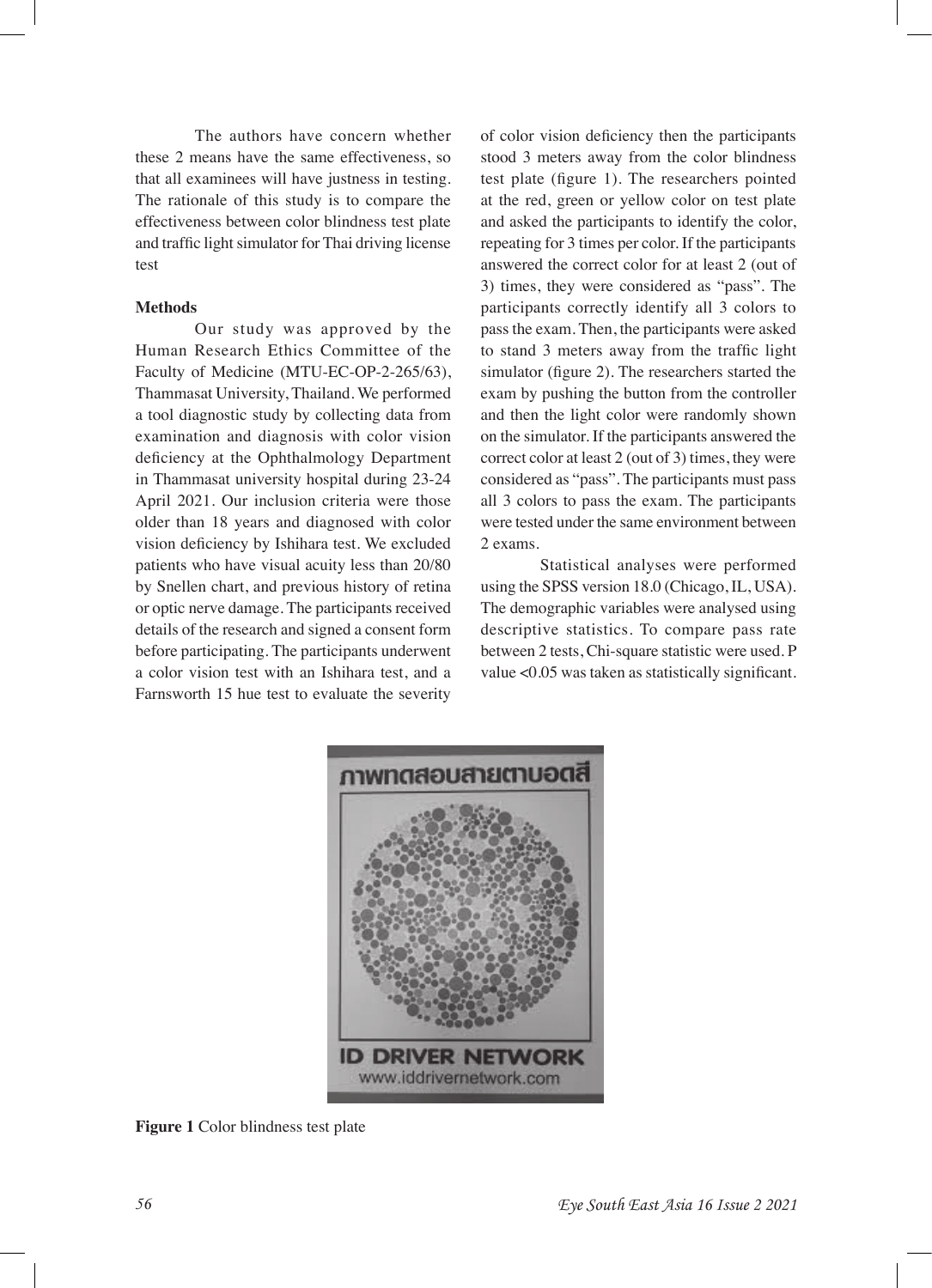

Figure 2 Traffic light simulator

# **Results**

Twenty eight patients were included with ages ranging from 20 to 66 years. Themean age was 34.61 years. All patients were male. All patients had a confrmeddiagnosis of color vision deficiency by Ishihara's test. From Farnsworth d-15 test, 4 patients (14.3%) had mild red-green

color vision defciency, 18 patients (64.3%) had medium green color vision defciency, 4 patients (14.3%) had strong green color vision defciency, 1 (3.6%) patient had medium red color vision deficiency and 1 patient (3.6%) had strong red color vision deficiency

|                             | Total $(n=28)$ |         |  |  |
|-----------------------------|----------------|---------|--|--|
|                             | N              | $\%$    |  |  |
| Sex (male)                  | 28             | $100\%$ |  |  |
| Ishihara test (abnormal)    | 28             | 100%    |  |  |
| Age                         |                |         |  |  |
| $20 - 29$                   | 10             | 35.7%   |  |  |
| $30 - 39$                   | 11             | 39.3%   |  |  |
| $\geq 40$                   | $\overline{7}$ | 25.0%   |  |  |
| $Mean \pm SD$               | 34.61          | ±11.33  |  |  |
| $Min - max$                 | 20             | $-66$   |  |  |
| <b>Farnsworth d-15 test</b> |                |         |  |  |
| Mild red-green deficiency   | $\overline{4}$ | 14.3%   |  |  |
| medium green deficiency     | 18             | 64.3%   |  |  |
| strong green deficiency     | $\overline{4}$ | 14.3%   |  |  |
| medium red deficiency       | 1              | $3.6\%$ |  |  |
| strong red deficiency       | 1              | $3.6\%$ |  |  |

# **Table 1** Patient Demographics

For color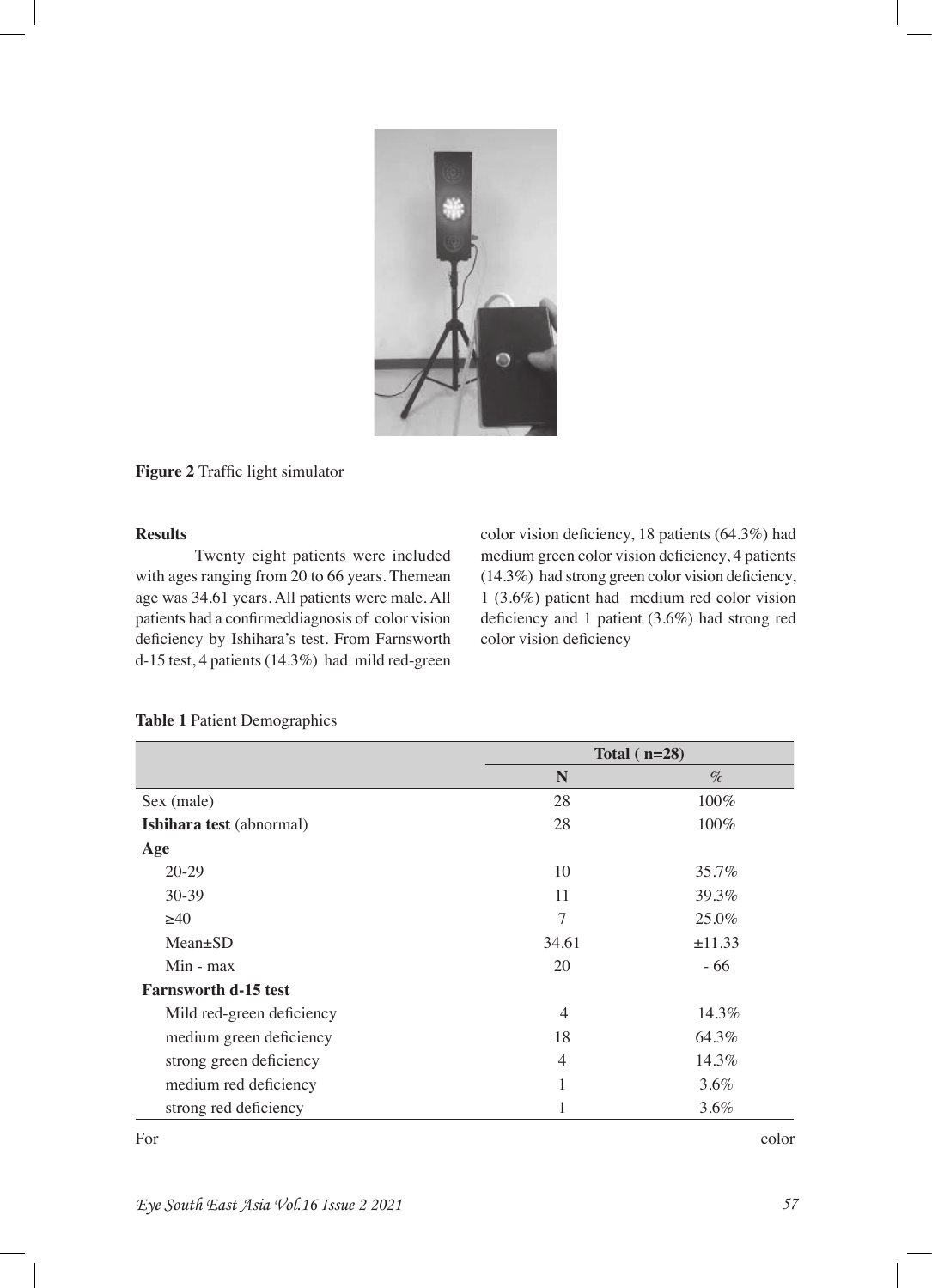blindness test plate exam,

- 21 patients (75%) passed the exam (4,11,4,1,1 of them have mild red-green, medium green, strong green, medium red and strong red color vision defciency respectively)

- 7 patients (25%) did not pass the exam (all of them have medium green color vision deficiency). In the "not pass" group, 4 patients (14.3%) answered wrong green color and 3 patients (10.7%) answered wrong red color

For traffic light simulator exam,

- 18 patients (64.3%) passed (3,12,2,1 of them have mild red-green, medium green, strong green and medium red color vision deficiency respectively)

- 10 patients (35.7%) did not pass the exam (1,6,2,1,1 of them have mild red-green, medium green, strong green, medium red and strong red color vision defciency respectively). In the "not pass" group, 1 patients (3.6%) answered wrong red color (this patient has medium red color vision defciency), 8 patients (28.6%) answered wrong yellow color (5, 2 and 1 of them have medium red, strong red and mild red green color vision defciency respectively), 1 patients (3.6%) answered wrong yellow and green color (this patient has strong green color vision defciency)

According to 2 exams, 15 patients (53.6%) did not pass at least one exam, 13 patients (46.4%) passed both exams and 2 patients (7.1%) did not pass both exams

**Table 2** Results of examination with color blindness test plate and traffc light simulator

|                                   | Total $(n=28)$ |         |  |
|-----------------------------------|----------------|---------|--|
|                                   | N              | $\%$    |  |
| <b>Color blindness test plate</b> |                |         |  |
| passed                            | 21             | 75.0%   |  |
| not passed                        | 7              | 25.0%   |  |
| Green                             | $\overline{4}$ | 14.3%   |  |
| Red                               | 3              | 10.7%   |  |
| <b>Traffic light simulator</b>    |                |         |  |
| passed                            | 18             | 64.3%   |  |
| not passed                        | 10             | 35.7%   |  |
| red                               | 1              | 3.6%    |  |
| yellow                            | 8              | 28.6%   |  |
| yellow, green                     | 1              | $3.6\%$ |  |
| <b>Results</b>                    |                |         |  |
| not passed at least 1 exam        | 15             | 53.6%   |  |
| Passed both                       | 13             | 46.4%   |  |
| Not passed both                   | $\overline{2}$ | 7.1%    |  |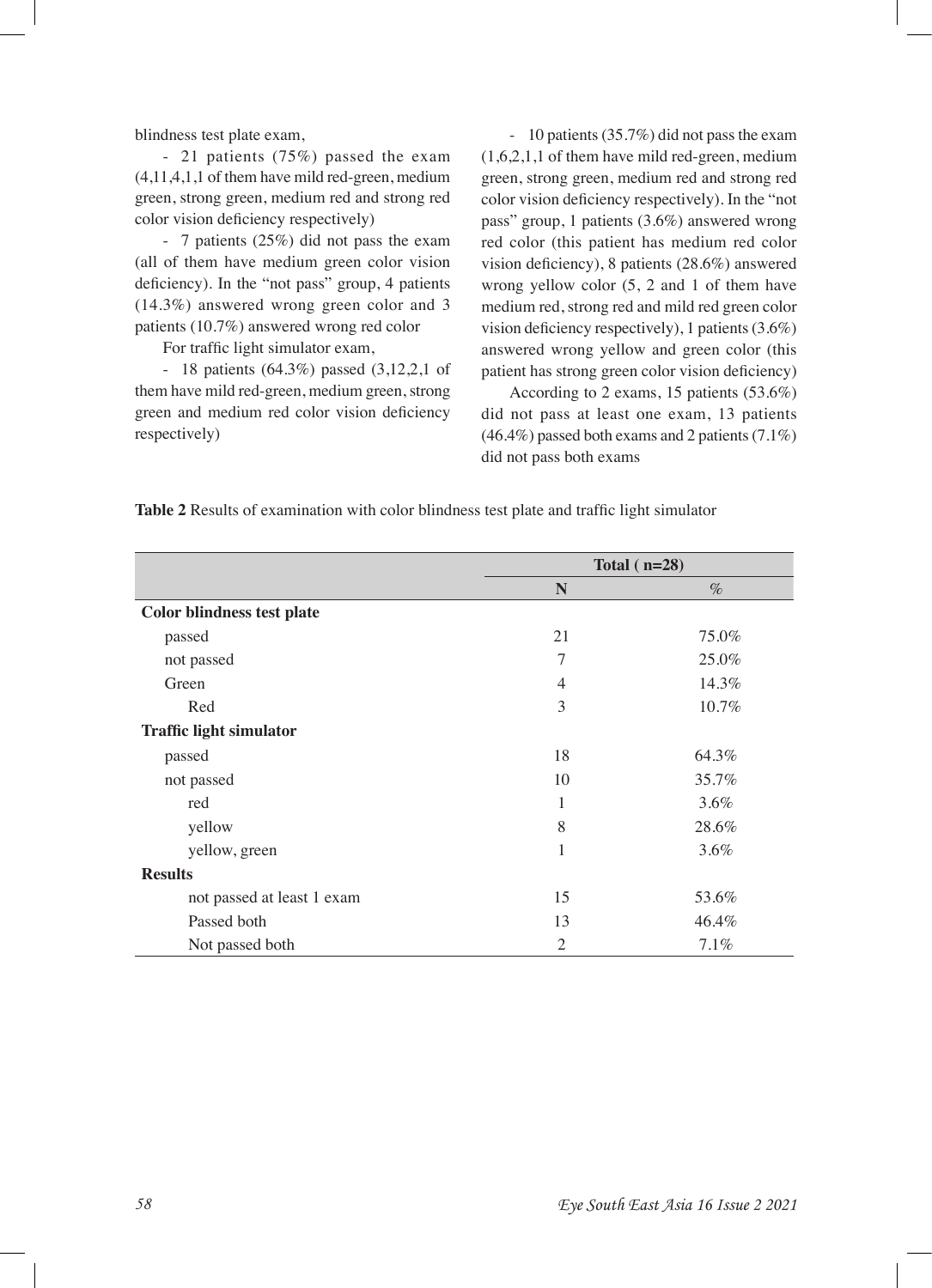|                             | <b>Exams</b>   |                 |                |               |         |
|-----------------------------|----------------|-----------------|----------------|---------------|---------|
|                             |                | Color blindness |                | Traffic light | p-value |
|                             |                | test plate      | simulator      |               |         |
|                             |                | $(n=28)$        | $(n=28)$       |               |         |
|                             | $\mathbf n$    | $\%$            | $\mathbf n$    | $\%$          |         |
| <b>Results</b>              |                |                 |                |               | 0.383   |
| passed                      | 21             | 75.0%           | 18             | 64.3%         |         |
| Not passed                  | 7              | 25.0%           | 10             | 35.7%         |         |
| <b>Farnsworth d-15 test</b> |                |                 |                |               |         |
| Mild red-green deficiency   |                |                 |                |               | 1.000   |
| passed                      | 4              | 100%            | 3              | 75.0%         |         |
| Not passed                  | $\theta$       | $0\%$           | 1              | $25.0\%$      |         |
| medium green deficiency     |                |                 |                |               | 0.729   |
| passed                      | 11             | 61.1%           | 12             | 66.7%         |         |
| Not passed                  | 7              | 38.9%           | 6              | 33.3%         |         |
| strong green deficiency     |                |                 |                |               | 0.429   |
| passed                      | $\overline{4}$ | $100\%$         | 2              | 50%           |         |
| Not passed                  | $\theta$       | $0\%$           | $\overline{2}$ | 50%           |         |
| Medium red deficiency       |                |                 |                |               |         |
| passed                      | 1              | 100%            | 1              | 100%          |         |
| Not passed                  |                |                 |                |               |         |
| strong red deficiency       |                |                 |                |               | 1.000   |
| passed                      | 1              | 100%            | $\theta$       | $0\%$         |         |
| Not passed                  | $\mathbf{0}$   | $0\%$           | 1              | 100%          |         |

Table 3 Results of examination with color blindness test plate and traffic light simulator classified by severity of color blindness

p-value from Chi-square test or Fisher's exact

Chi-square test was used to compare the pass rate between the two exams. P-value was 0.383(>0.005) (Table 4)

| Table 4 Comparison the results between color blindness test plate and traffic light simulator |  |  |
|-----------------------------------------------------------------------------------------------|--|--|
|-----------------------------------------------------------------------------------------------|--|--|

|          | Total       |       | Color blindness |          | Traffic light |          | p-value |
|----------|-------------|-------|-----------------|----------|---------------|----------|---------|
|          | $(n=56)$    |       | test plate      |          | simulator     |          |         |
|          |             |       |                 | $(n=28)$ |               | $(n=28)$ |         |
|          | $\mathbf n$ | $\%$  | $\mathbf n$     | $\%$     | $\mathbf n$   | $\%$     |         |
| results  |             |       |                 |          |               |          | 0.383   |
| Pass     | 39          | 69.6% | 21              | 75.0%    | 18            | 64.3%    |         |
| Not pass | 17          | 30.4% |                 | $25.0\%$ | 10            | 35.7%    |         |

p-value from Chi-square test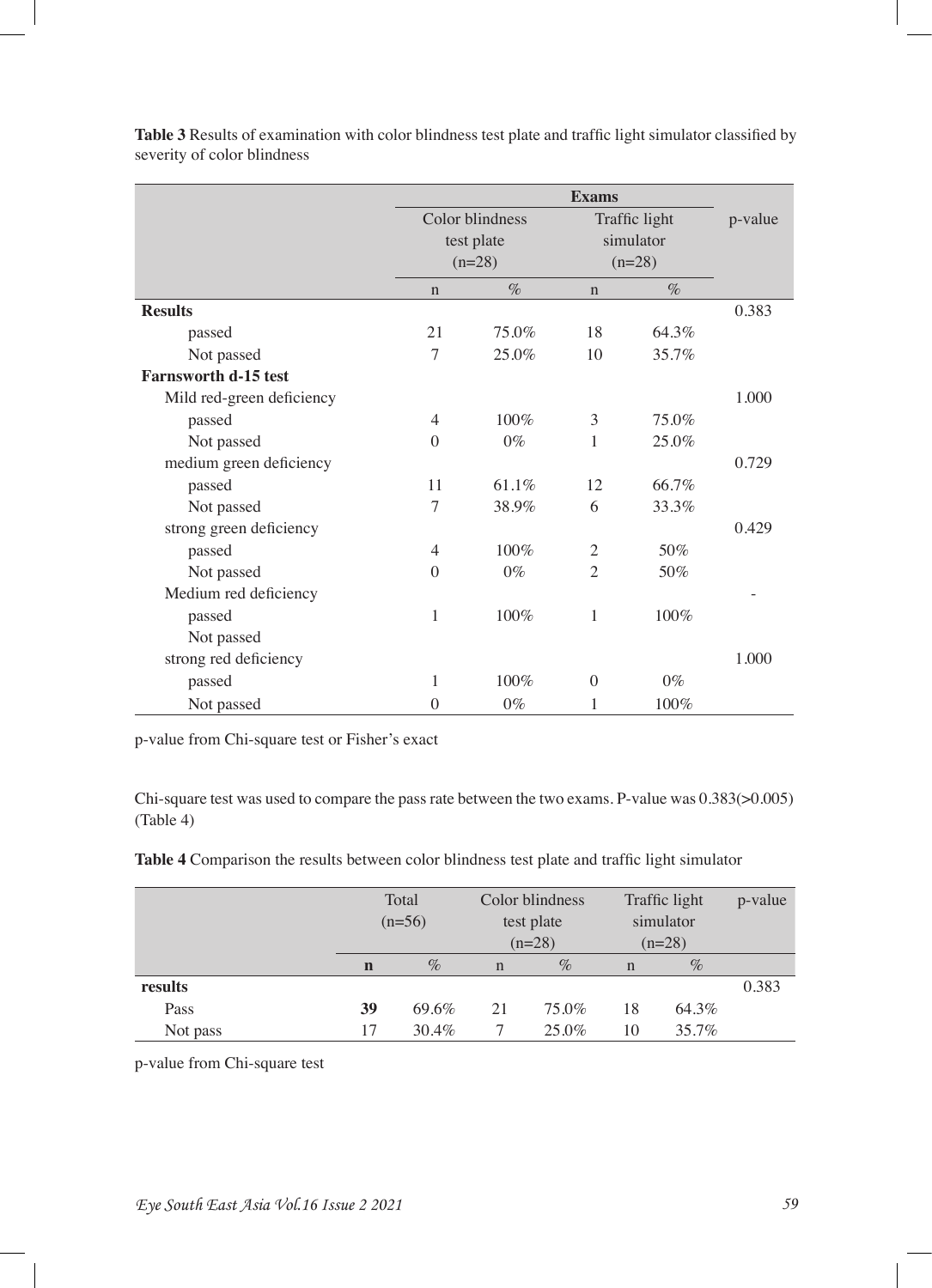According to age and severity of color vision deficiency between two groups (passed  $\&$  not passed), there was no difference between the groups (p=0.567, 0.489 respectively) (table 5)

|                             | <b>Results</b>         |          |                    |          |         |
|-----------------------------|------------------------|----------|--------------------|----------|---------|
|                             | Not passed<br>$(n=15)$ |          | passed<br>$(n=13)$ |          | p-value |
|                             |                        |          |                    |          |         |
|                             | $\mathbf n$            | $\%$     | $\mathbf n$        | $\%$     |         |
| Age                         |                        |          |                    |          | 0.567   |
| $20-29$                     | $\overline{4}$         | $26.7\%$ | 6                  | $46.2\%$ |         |
| $30 - 39$                   | 7                      | 46.7%    | 4                  | 30.8%    |         |
| >40                         | $\overline{4}$         | $26.7\%$ | 3                  | 23.1%    |         |
| $Mean \pm SD$               |                        |          |                    |          |         |
| <b>Farnsworth d-15 test</b> |                        |          |                    |          | 0.483   |
| Mild red-green deficiency   |                        | $6.7\%$  | 3                  | $23.1\%$ |         |
| medium green deficiency     | 11                     | 73.3%    | 7                  | 53.8%    |         |
| strong green deficiency     | $\mathfrak{D}$         | $13.3\%$ | $\mathfrak{D}$     | $15.4\%$ |         |
| medium red deficiency       | $\Omega$               | $0\%$    | 1                  | $7.7\%$  |         |
| strong red deficiency       |                        | 6.7%     | 0                  | $0\%$    |         |

Table 5 Comparison age and severity of color vision deficiency between two exams

p-value from Fisher's Exact Test

#### **Discussion**

Congenital color vision deficiency is inherited in an X-linked recessive pattern, making it much more common in males than in females (8% and 0.5% respectively). It is still controversial whether color vision defciency affect the ability to drive. Verriest et al (1980) claimed definite proof that color-defective drivers do not have more accidents than people with normal color vision. However, it is shown that protans have significantly more rearend collisions and other accidents caused by overlooking signal lights. Deutans had more accidents at traffic lights<sup>3,4</sup>. David A Atchinson et al (2003) found that for color vision defciency, response times to red lights increased with increase in severity of color vision defciency, with deutans performing worse than protans of similar severity and for green lights, response times of all groups were similar<sup>5</sup>. Antonio et al (2004) found that people with defective color vision preferred daytime driving. At night, subjects with defective colour vision had diffculty identifying refectors on the road and the rear signal lights of cars $6.8$ .

As mentioned earlier, the regulations of Thai driving license from Department of Land Transport require examinee to pass color blindness test. There are 2 means to test color blindness in Thailand, color blindness test plate (designed by Department of Land Transport) and traffic light simulator.

In this pilot study, we gathered 28 participants who have best corrected visual acuity better than 20/80 in both eyes because from the study of RR Sehlapelo and AO Oduntan said that VA worse than 20/80 may affect the color vision results<sup>7</sup>. All participants were male. All age groups participated in this study, so we assumed this can refect the effectiveness of the exams in all age. All severity of red and green color defciencies were included in this study. We found that medium green color vision defciency was most diagnosed with Farnsworth d-15 test  $(64.3\%)$ .

We found that color blindness test plate exam had more percentage of passing than traffc light simulator exam (75% vs 64.3%). However, there were no statistically signifcant differences in passing rate between 2 exams ( $p = 0.383$ ).